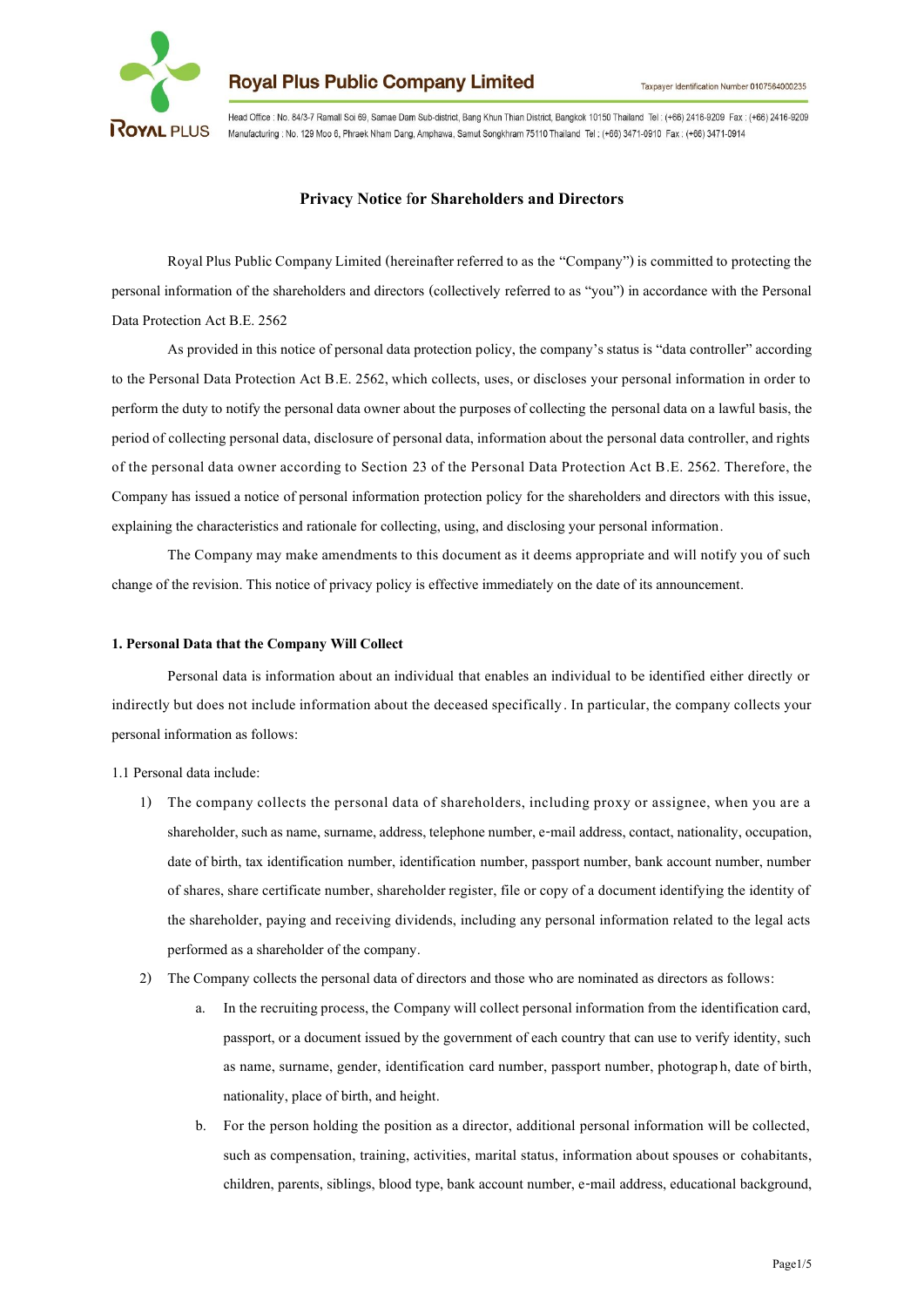

Head Office : No. 84/3-7 Ramall Soi 69, Samae Dam Sub-district, Bang Khun Thian District, Bangkok 10150 Thailand Tel: (+66) 2416-9209 Fax: (+66) 2416-9209 Manufacturing : No. 129 Moo 6, Phraek Nham Dang, Amphawa, Samut Songkhram 75110 Thailand Tel: (+66) 3471-0910 Fax: (+66) 3471-0914

occupation, work history, directorship or holding a position in another company, attending the Board of Directors' meeting or sub-committees or shareholders, meeting minutes, director compensation, securities holding information, securities company name, the performance of directors, term of directors, registration of directors and other information as required by law.

- 3) IT access and usage information, computers, work systems, websites, applications, systems, networks, electronic devices, and e-mail systems to comply with the Company's information technology policy and related laws.
- 4) When you participate in any activities of the Company, the Company may collect additional personal data with your consent, and consider it case by case.
- 5) When you enter the Company's area that has installed CCTV Cameras, the Company will collect images from the Company's CCTV cameras but not the audio. The Company will label that CCTV cameras are used in the area.
- 1.2 Sensitive Personal Data include:
	- 1) In the event of the of necessity for the Company to collect and process sensitive personal data to use accordingly objectives, such as:
		- ก. In some cases, the Company may collect your sensitive personal data through activities or that contact is not directly related to sensitive information. For example, the Company needs to use your ID card that contains religious information for your identity verification.
		- ข. Health information, such as food allergy information, personal disease information for use in various activities.
	- 2) In case of necessity, the Company will process your sensitive personal data only with your express consent or for other purposes, as required by law. However, the Company will use its best efforts to provide adequate security measures to protect your sensitive personal data.

### **2. Processing Personal Data Purposes**

2.1 To perform the contract in which the shareholders or the director is a party to the contract with the Company

2.2 To comply with the law, such as company management (forming a company, increasing capital, reducing capital, restructuring, changing registration transactions), shareholder meetings, nomination and directorship, board of directors meeting, management of rights and duties of directors and shareholders, dividend payment, accounting and audit reports, legal documents, delivery of documents or books, including other legal obligations of being a limited company.

2.3 For the legitimate interests of the company or others, such as company management, photographing, movie recording, including meeting audio attendance, meeting minutes, security, organizing an event, or updating any news or offers for the benefit of shareholders or directors, including for exercising legal claims.

2.4 To prevent and suppress danger to your or others' lives, bodies, and health, such as emergency contact, communicable disease control and prevention.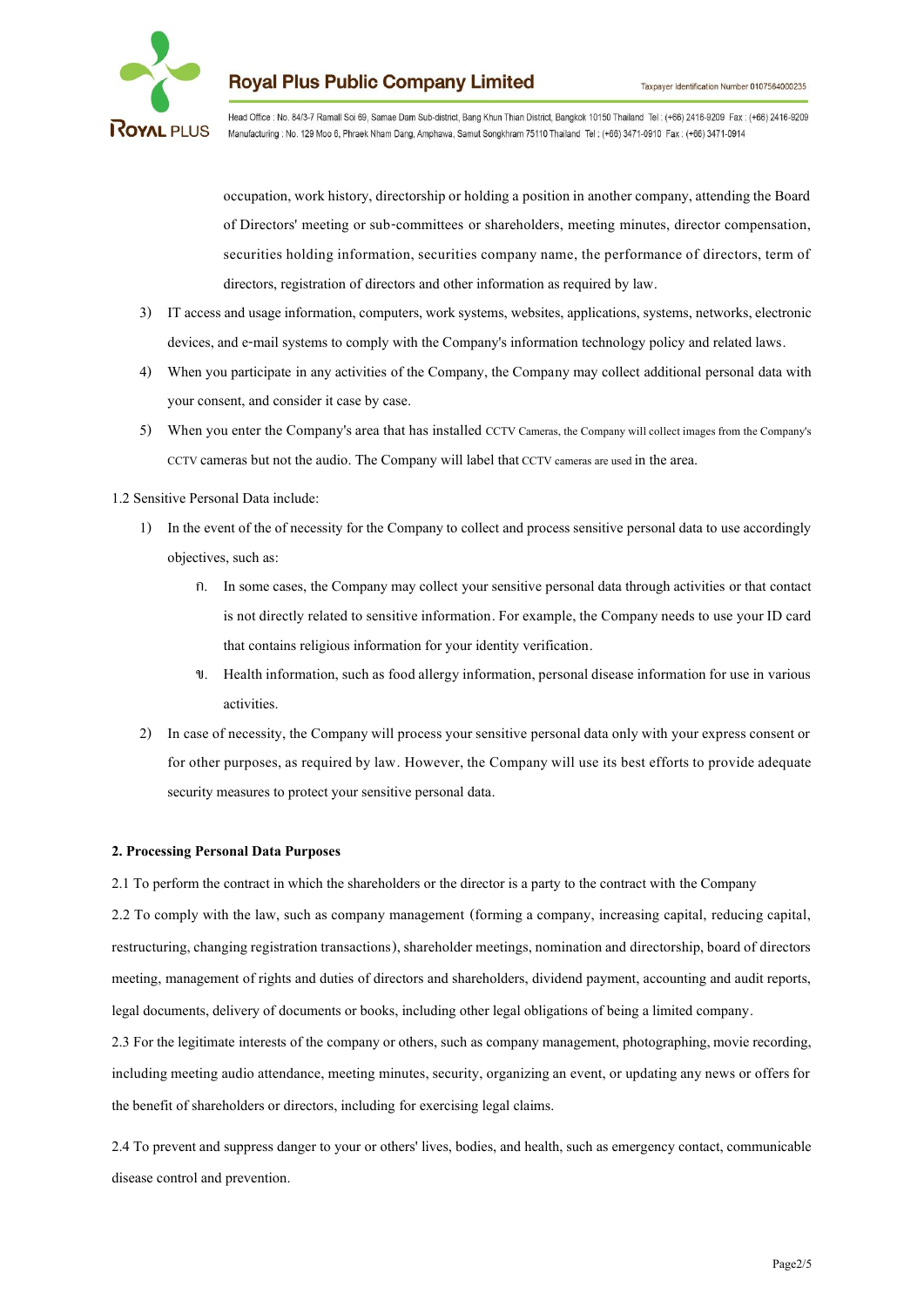

Head Office : No. 84/3-7 Ramall Soi 69, Samae Dam Sub-district, Bang Khun Thian District, Bangkok 10150 Thailand Tel: (+66) 2416-9209 Fax: (+66) 2416-9209 Manufacturing : No. 129 Moo 6, Phraek Nham Dang, Amphawa, Samut Songkhram 75110 Thailand Tel : (+66) 3471-0910 Fax : (+66) 3471-0914

2.5 For the performance in carrying out missions for the Company public benefit or performing duties in the exercise of state powers that have been granted.

2.6 If you give your consent, the Company will process your personal data. The Company will notify you and request your approval from time to time. You can find more information about approval in Section4 of this policy notice.

#### **3. Changes in the Purpose of Personal Data Usage**

The Company will use your personal information only for collecting purposes. If the Company has to use your personal data for other purposes, the Company will notify you as soon as possible.

#### **4. Asking for Consent and Possible Effects of Withdrawing Consent**

4.1 Whenever the Company collects and processes personal data with your consent, you have the right to withdraw your consent to the Company. This consent withdrawal will not affect the collection, use, disclosure, or processing of personal data for which you have given consent.

4.2 If you withdraw the consent you have given to the Company or refuse to provide certain information. It may result in the Company being unable to perform some or all of the objectives stated in this Policy Notice.

### **5. How Is Your Personal Data Collected?**

The Company directly collects your personal information, including from government agencies, supervisory authorities, and publicly disclosed information.

The Company collects information about your website usage data through cookies. (Please refer to each company's Cookies Policy from which you access the website.)

### **6. Disclosure of Your Personal Information to Others**

6.1 The Company may disclose and share your personal information with

1) Other people and juristic persons ("other person") to collect and process personal data specified in this policy notice. For instance, government agencies, such as the Ministry of Commerce, the Court, and persons involved in litigation, related service providers, e.g. managing service providers, meeting, financial institution, professional service provider, and the people needed to enable action for collecting and processing personal data purposes as stated in this policy notice.

6.2 The Company will require the person receiving the information to take appropriate measures to protect your information and process such personal data only as necessary, and take steps to prevent the misuse or disclosure of personal information.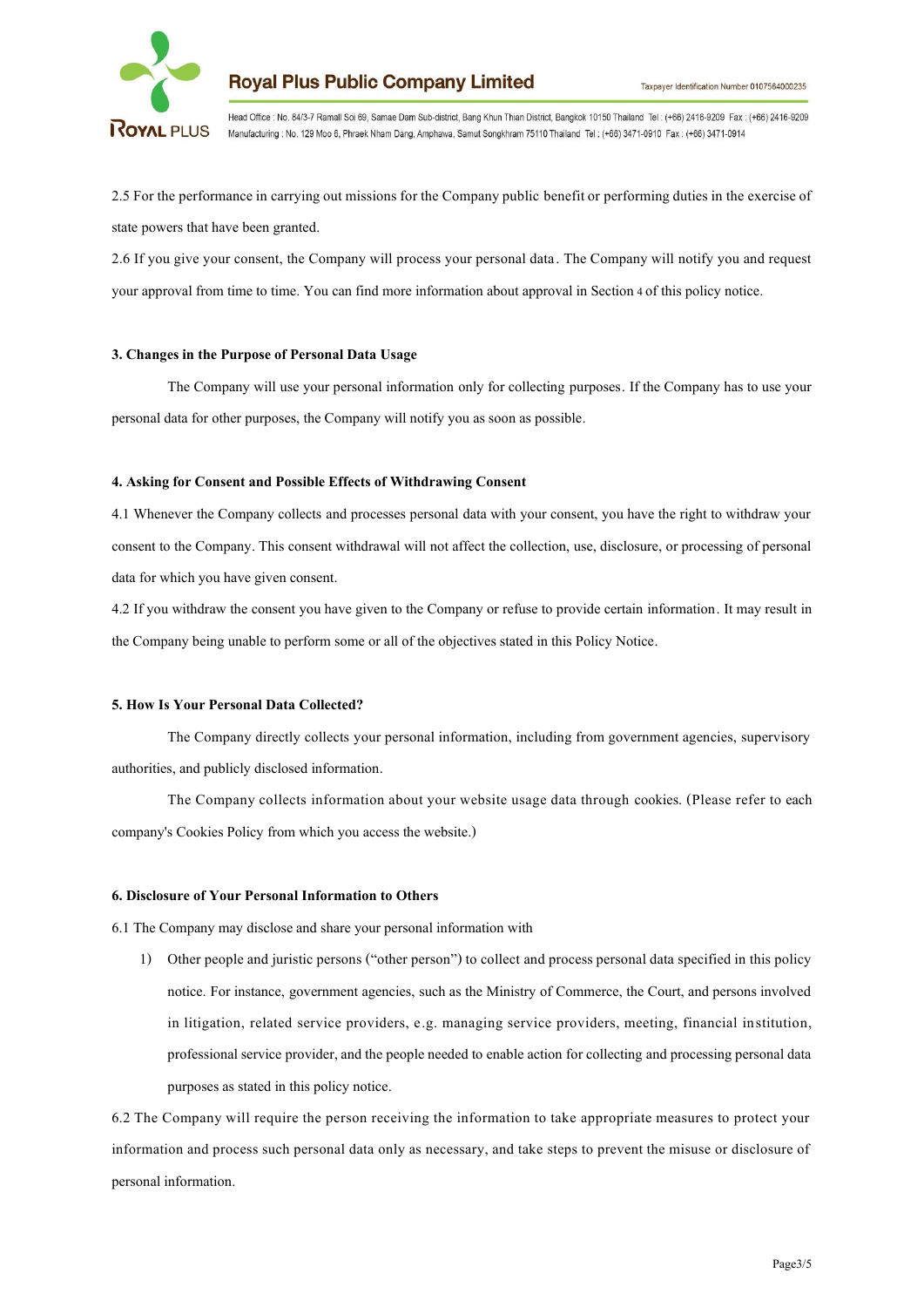

Head Office : No. 84/3-7 Ramall Soi 69, Samae Dam Sub-district, Bang Khun Thian District, Bangkok 10150 Thailand Tel: (+66) 2416-9209 Fax: (+66) 2416-9209 Manufacturing : No. 129 Moo 6, Phraek Nham Dang, Amphawa, Samut Songkhram 75110 Thailand Tel: (+66) 3471-0910 Fax: (+66) 3471-0914

#### **7. Security of Personal Data**

7.1 The Company has technical security measures for your personal data that prevent collected personal data from accidental loss or has been unduly accessed, disclosed or altered, or without power.

7.2 The Company provides appropriate security measures. Accessing your personal data by employees, agents, contractors, or third parties is limited. The Company will only allow persons who need to access such personal data to perform their duties. If there are cases where a third party processes your personal data, the process will be under the Company's order. The Company will assign such third parties to have a duty to protect your personal information and comply with applicable personal data protection laws.

#### **8. Personal Data Collection Period**

8.1 The Company will keep your personal data for the period necessary to fulfill the purposes for each type of personal data unless the law allows for a longer retention period. If the period cannot be clearly stated, we will retain information for a period that may be expected per the collection's standard. (For example, the general legal age is maximum of 10 years.)

8.2 In the case of closed-circuit television cameras, we will collect information

- 1) in normal circumstances, your personal data may keep not exceeding than 30 days.
- 2) In cases of necessity, such as where it is necessary as evidence in an investigation, interrogation, or prosecution, or where the personal data owner requests, personal data may retain for more than30 days. The Company will delete the data when the objectives are complete.

8.3 The Company provides an audit system for the deletion or destruction of personal data after the expiration of the retention period or unrelated or beyond the necessity to collect that personal data. The company provides an audit system for the deletion or destruction of personal data after the expiration of the retention period or not relevant or beyond the necessity of collecting that personal data.

8.4 If the Company uses your personal information with your consent, the Company will process such personal data until you request the cancellation of consent and the Company has completed your request, however, the Company will retain your personal data only necessary for a historical record that you have previously withdrawn your consent for the Company to be able to respond to your requests in the future.

### **9. Personal Data Owner's Rights**

9.1 Under the conditions specified by the Personal Data Protection Act B.E. 2562, you have the following rights:

- 1) Your personal data that you give us for evaluation consent withdrawal
- 2) To request accessing and obtaining a copy of personal data concerning them is the responsibility of the personal data controller or apply to disclose the acquisition of your personal information.